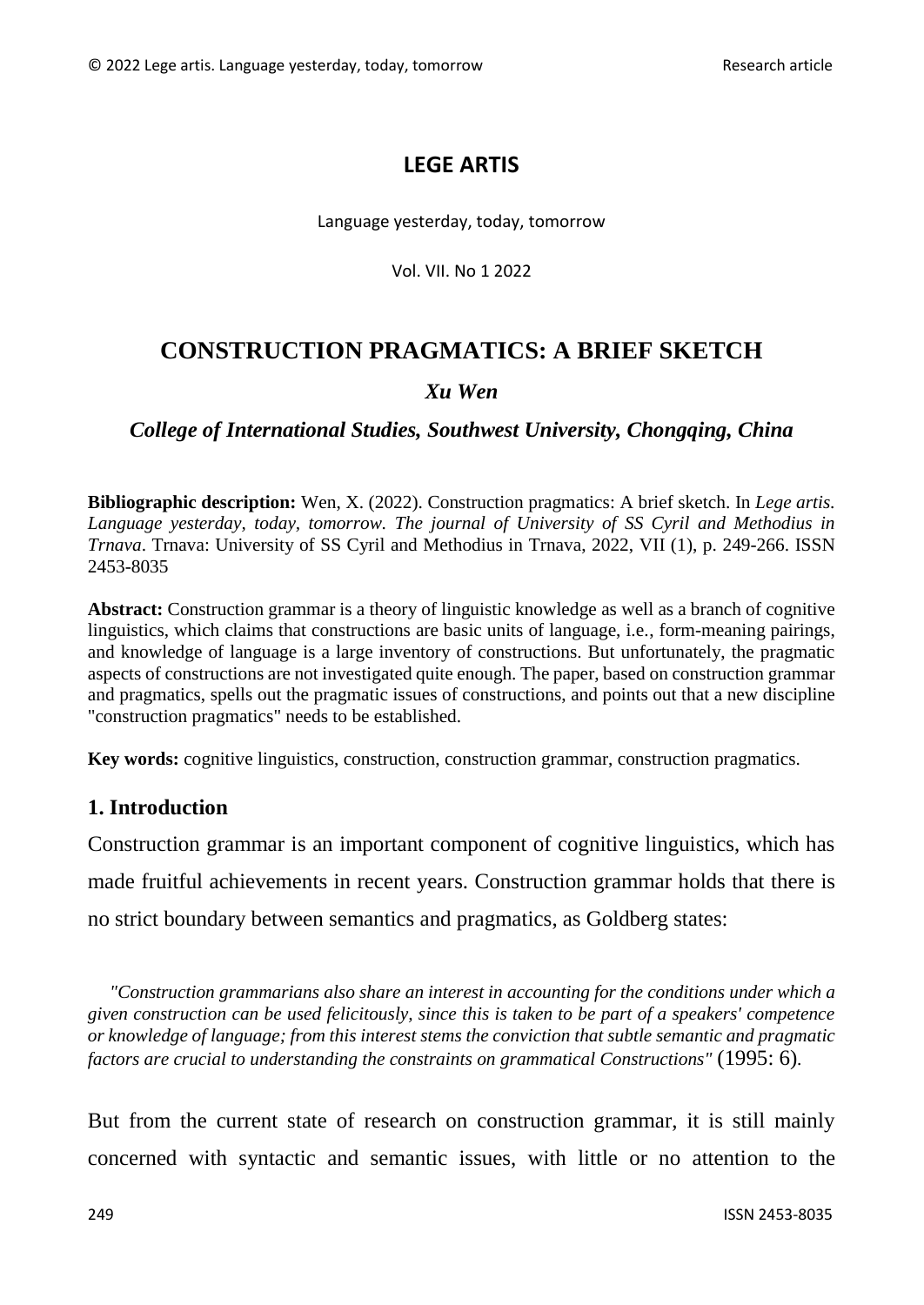pragmatic aspects of constructions, and pragmatics touches little on issues of constructions as well. Therefore, it makes good sense to combine the study of constructions with pragmatic studies, examining both the form and meaning of constructions as well as the pragmatic aspects of constructions. The purpose of the paper is to establish a new discipline "construction pragmatics" by combining construction grammar with pragmatics. First of all, it explains construction and construction grammar in terms of some Chinese and English examples, then it accounts for the relationship between construction and pragmatics, and finally it explicates why it is necessary to have such a discipline.

#### **2. Construction and construction grammar**

The term "construction" has existed since the period of structuralist linguistics, during which it was referred to as the general structure of language, equivalent to "structure". *A Student's Dictionary of Language and Linguistics*, for example, defines construction as "any grammatical structure which appears systematically in some language or any particular instance of it" (Trask 1997: 53). *The Oxford Dictionary of English Grammar* defines construction as "A conventional pairing of a particular syntactic structure or pattern with a meaning. The term is not always defined precisely, and different concatenations of linguistic elements can be said to qualify as constructions" (Aarts et al. 2014: 93). Bloomfield also says: "Whenever two (or, rarely, more) forms are spoken together, as constituents of a complex form, the grammatical features by which they are combined, make up a construction" (1933: 177). Thus, the grammatical features of the form *duchess* combined by "duke" and "-ess" constitute a construction, or the grammatical features of the form "poor John ran away" combined by "poor John" and "ran away" also constitute a construction. This view is, of course, influenced by atomism, componentialism, and reductionism in philosophy. However, this view is clearly inappropriate for the analysis of idioms in language. For idioms have their own characteristics in at least two aspects: (1) their meanings cannot be predicted exclusively on the basis of the words that they consist of, that is, it is difficult for us to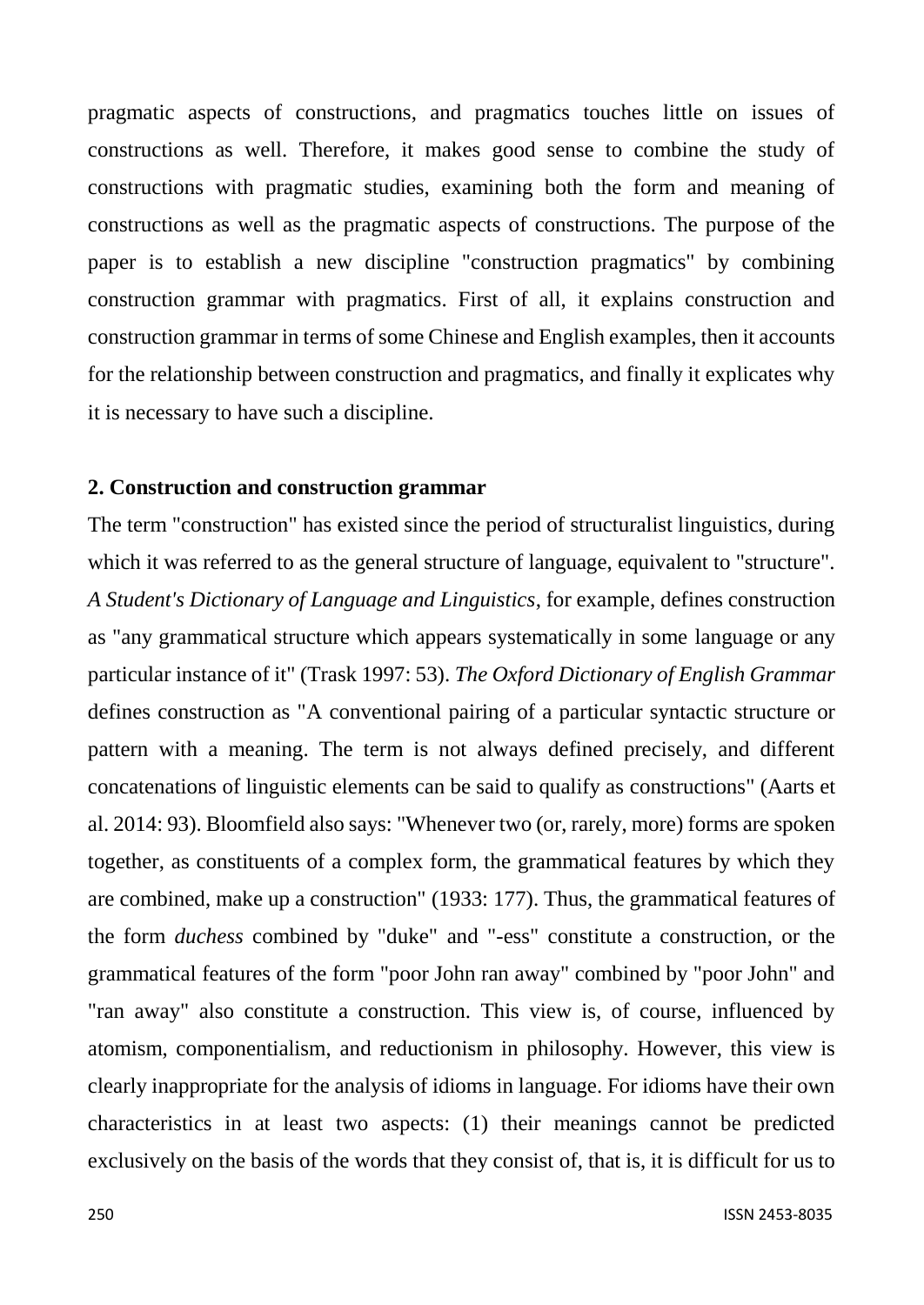determine the meaning of an idiom based on the meanings of the composite words in the idiom; (2) they may sometimes even violate the rules of syntactic combination. For example, it is difficult to judge the meaning of the following Chinese (Ch.) and English (Eng.) idioms by the meanings of their constituent words.

(1) a. Ch.破釜沉舟 (Eng. burn one's boats), Ch. 刻舟求剑 (Eng. disregarding the changing circumstances), Ch. 朝秦暮楚 (Eng. change one's loyalty frequently), Ch. 画蛇添足 (Eng. gild the lily), Ch. 东山再起 (Eng. stage a comeback), Ch. 声色犬马 (Eng. luxury enjoyment)

b. call it a day, have ants in one's pants, pull smb's leg, warm the bench

The following idioms even violate the rules of syntactic combination.

(2) a. Ch. 非不为也, 是不能也 (Eng. Neither do I, nor can I)

b. no can do, year in year out, trip the light fantastic, by and large, take sick

Obviously, linguistic phenomena such as Examples 1 and 2 pose problems and challenges for the study of componential grammar. First, the semantics of most of the idioms here are irreducible and cannot be broken down into different units based on the constituent words. Thus, these idioms seem to be more like lexical items, the pairs of forms and meanings. Second, the idioms in Example 2 do not follow the general rules of grammar. From a componential point of view, all languages have such complex structures. It is because of these unique idioms that such complex structures hold a special status.

In addition to the idioms, a large number of sentence patterns have their own syntactic rules, such as the following sentences in English:

251 ISSN 2453-8035 (3) a. The thing is they speak like that, the question is why.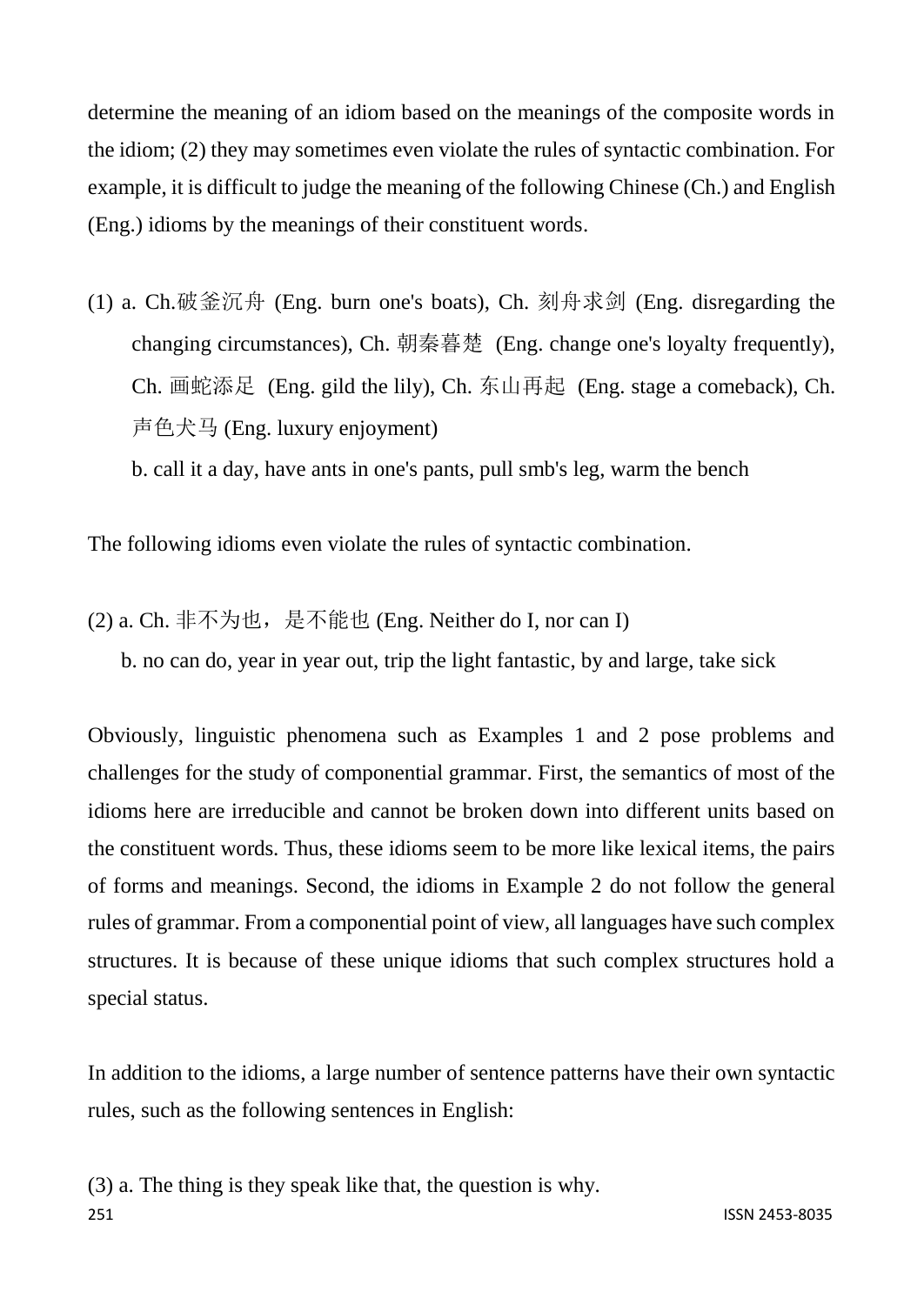- b. There was a farmer had a dog.
- c. Go help your mother.
- d. What, me worry?

What is interesting is that some native speakers think that these sentences are unacceptable, but others think that they are acceptable and use them.

In addition to the above linguistic phenomena, sometimes the syntax itself is selfconsistent. Both componentialism and reductionism argue that words have fixed meanings. The problem, however, is that words in a complex structure are semantically self-consistent with each other and will gain specific construal in the actual context in which they are used. For example,

- (4) a. My book was broken.
	- b. My pen was broken.
	- c. My car broke down.
- (5) a. The boys were swimming in the sea.
	- b. The dog was swimming in the sea.
	- c. The fish was swimming in the sea.

In Examples 4a, 4b, and 4c, the construal of those broken things is certainly different. The possible situation can be that the book cover was lost, the pen ran out, and that the car driver failed to get the engine started. Similarly, the construal of the concepts of "swimming" (5a, 5b, 5c) is also different in some aspects.

The various examples above demonstrate that there seems to be a close correspondence between the conceptual structures and syntactic structures that originate in everyday life, and that the overall meaning of a complex structure never comes from the simple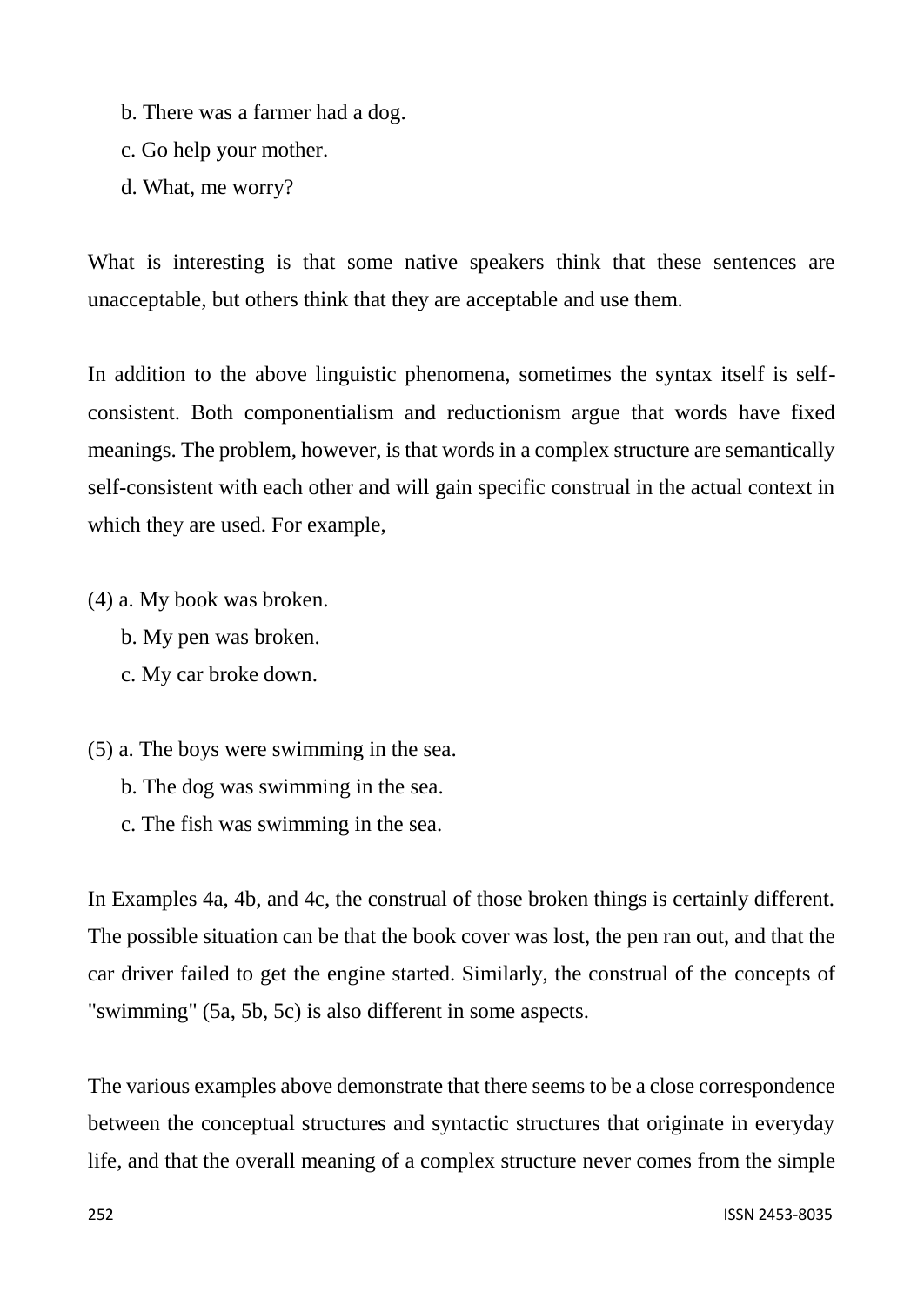summary of the meanings of constitute words but has its own meaning independent of the meanings of words. As far as the self-consistency of sentences is concerned, certain words seem to get part of their meanings from the complex structure. From this, we can conclude that a construction is an abstract mental or cognitive structure consisting of concrete forms and meanings. Of course, just like metaphor, it can be divided into conceptual metaphor or metaphorical concept, and linguistic metaphor or metaphorical linguistic expression. Conceptual metaphors are based on our bodily experiences, while linguistic metaphors are the realizations or manifestations of conceptual metaphors in language. Analogically, we can also divide construction into conceptual construction, which is a psychological or cognitive structure that comes from human bodily experience with the characteristics of embodiment, and linguistic construction, which is the realization of the conceptual construction in language. For example, we have the mental or cognitive structure of the ditransitive constructions, which are realized by different linguistic constructions in the same language or in different languages.

Construction grammar views constructions as the speaker's grammatical knowledge and argues that the meaning of complex structures is not fully reducible. As Langacker (1987) puts it, full attention is paid both to the actual use of the language system and the speaker's knowledge about the actual use of the language; grammar includes the full range of conventional linguistic knowledge that the speaker has, whether or not it can be incorporated under a more general name. The model based on use is a nonreductionist approach that uses a clear and explicit graphical network and emphasizes the importance of low-level graphs in study of language structures.

In order to achieve this, construction grammar had to abandon atomism as well as the reductionist philosophical thoughts and develop a new theory of grammar. According to this theory, grammatical knowledge is actually based on the complex structure of language, which is construction, or form-meaning pair, not entirely dependent on the meaning of constitute words. Thus, construction grammar is actually a linguistic theory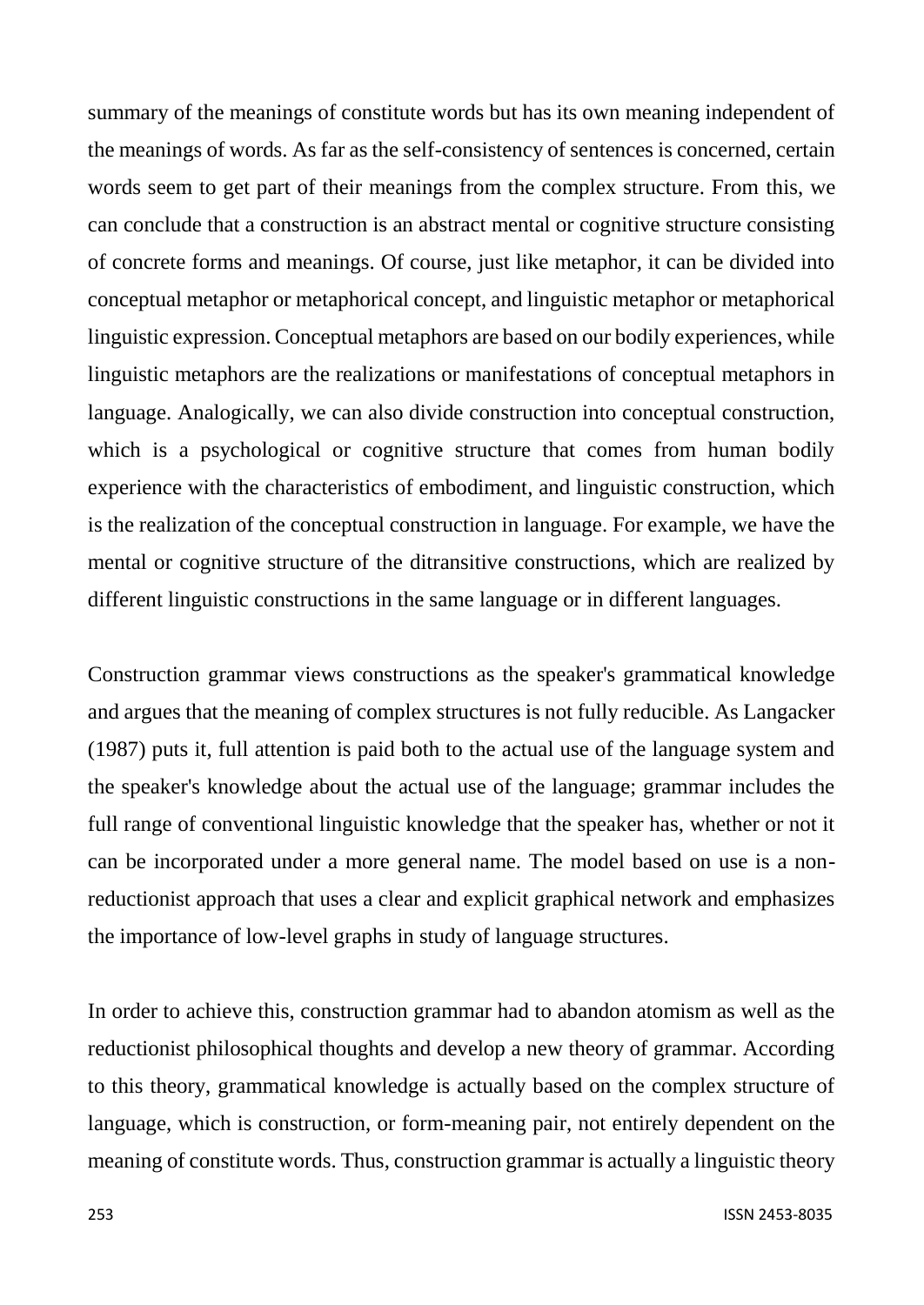concerning the nature of a speaker's linguistic knowledge. Constructions are the basic units of language, which themselves convey some conceptual content and can be used to express basic conceptual scenarios or basic concepts, which are what Goldberg calls "the Scene Encoding Hypothesis", that is "Constructions which correspond to basic sentence types encode as their central senses event types that are basic to human experience" (1995: 39). For example, many of the grammatical constructions discussed in constructive grammar, such as argument structure constructions, ditransitive constructions, caused-motion constructions, resultative constructions, existential constructions, middle constructions, etc., are closely related to basic human experience situations. The fact that grammatical constructions can be used to express basic meanings and basic experiences in human life is one of the greatest benefits of using the concept of constructions, which makes the study of constructions very interesting and valuable.

## **3. Constructions and pragmatics**

Although construction grammar includes different theoretical schools of thought, such as the "cognitive construction grammar" by Lakoff (1987) and Goldberg (1995), the "construction grammar" by Fillmore et al. (1988), "radical construction grammar" by Croft (2001), "embodied construction grammar" by Bergen and Chang (2005), "fluid construction grammar" by Steels and Beule (2006), "sign-based construction grammar" by Michaelis (2010) and "cognitive grammar" by Langacker (1987), they hold much in common: The basic unit of language is construction; knowledge of language consists of a large network of constructions, and nothing else in addition; and grammar is not a modular system so it cannot be studied by separating the aspects of phonology, vocabulary, syntactic, semantic, pragmatic, and textual functions; language, like all other cognitive systems, is intricately woven into all cognitive systems; and linguistic structure, or grammar, is formed in language use. These claims define the research scope and content of construction grammar.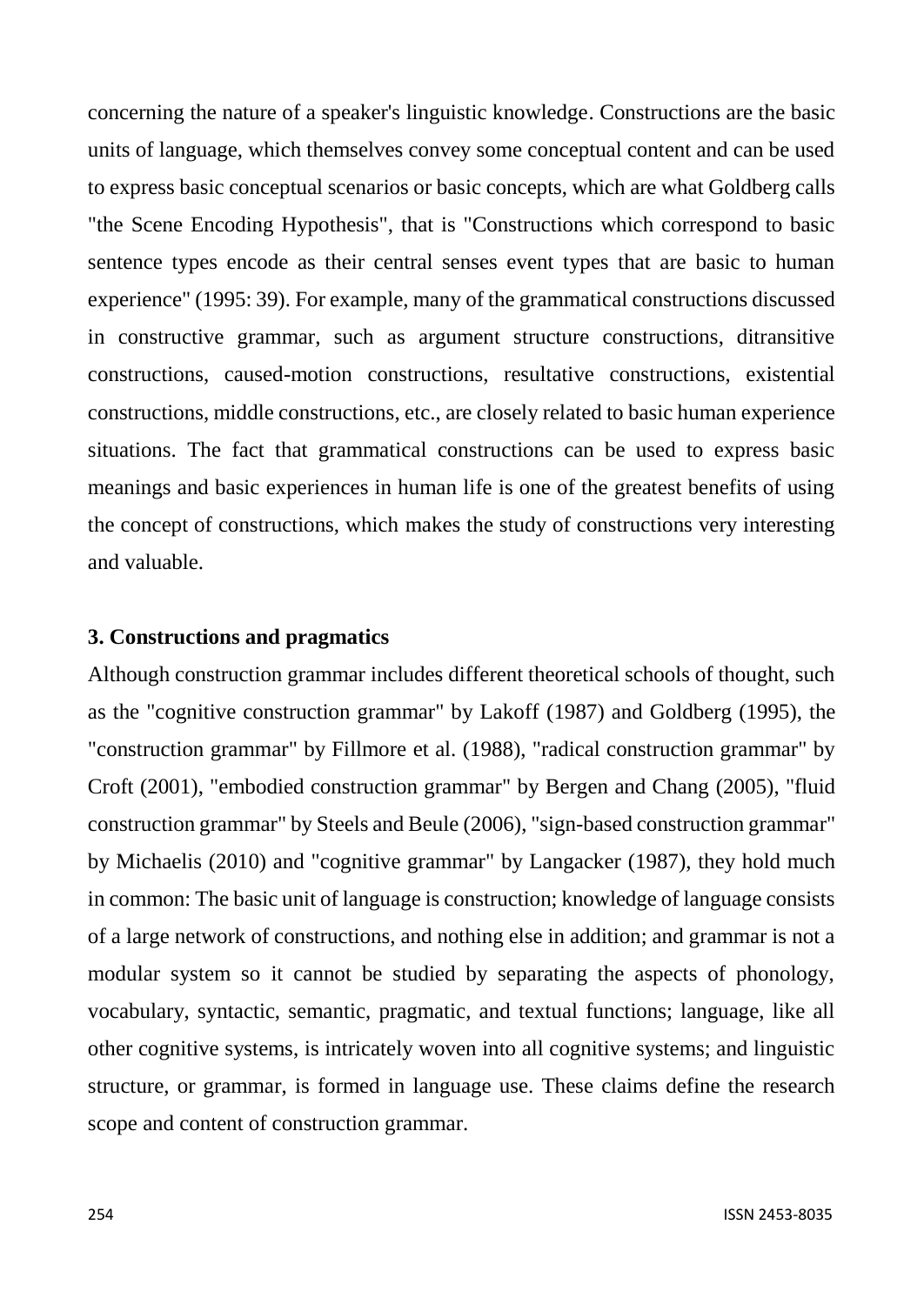Construction grammar emphasizes that syntactic, semantic, and pragmatic information are so equally important that none of three can function independently of the other two, e.g., Fillmore et al. argue that "a large part of a language user's competence is to be described as a repertory of clusters of information including, simultaneously, morphosyntactic patterns, semantic interpretation principles to which these are dedicated, and, in many cases, specific pragmatic functions in whose service they exist" (1988: 534). However, as far as the research results of construction grammar are concerned, little attention has been given to pragmatic issues in construction grammar. Moreover, the issues of constructions are rarely mentioned in pragmatics research as well. Pragmatics generally examines context-dependent meaning and rarely deals with the meaning of linguistic forms. For instance, the constructions in Example 6 appear to contain intrinsic pragmatic points, that is, pragmatic information may have some conventional relations with these particular linguistic forms to form grammatical constructions. These constructions conventionally link specific pragmatic forces or pragmatic effects to specific morphosyntactic structures (Wen 2014: 22), and some constructions even possess meaning or pragmatic effects only in certain specific contexts.

- (6) a. Good morning/afternoon
	- b. There, there
	- c. Once upon a time
	- d. I pronounce you husband and wife.
	- e. See you later.
	- f. How are you doing?
	- g. Him help an enemy?

In Examples 6a and 6g, for instance, "Good morning" is generally used in the morning until lunchtime (around 1 p.m.), when it has pragmatic effects; "Good afternoon" can only be used in the afternoon (around 2 p.m. to 6 p.m.), when it has pragmatic effects.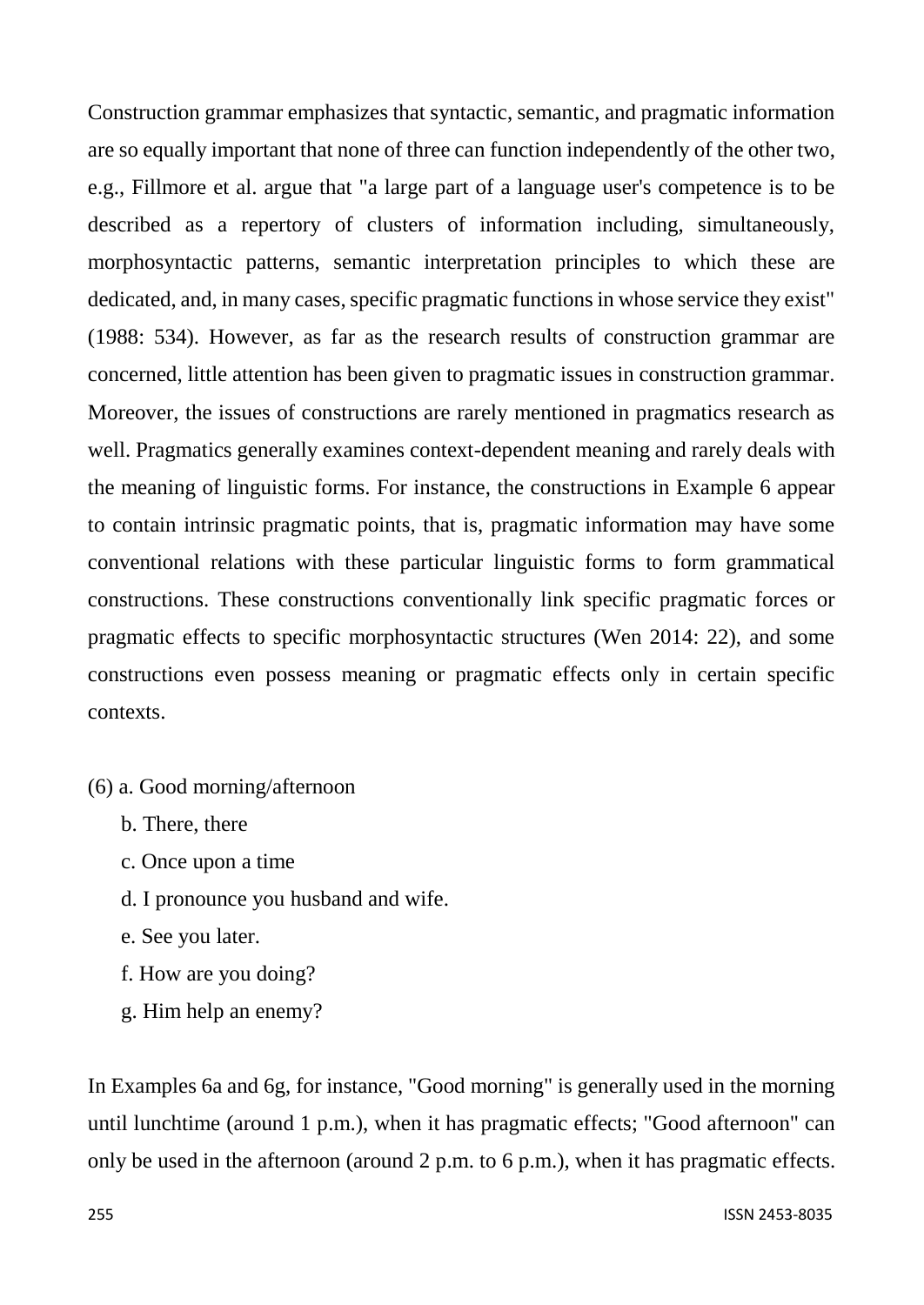Both expressions can be used in the situations of meeting or breaking up, with the rising tone in the former situation and falling tone in the latter one. Example 6g conveys a skeptical attitude.

Similarly, there are a large number of examples in Chinese.

(7) Ch. 幸会幸会, 久仰久仰 (Eng. It's a pleasure to meet you. It's an honor to meet you at last.)

The expressions of "幸会幸会" and "久仰久仰" are all polite expressions indicating an honor to meet with the other party, and they are meaningful and possess pragmatic effects only when used in a meeting situation. From the point of view of construction grammar, the pragmatic effects of these constructions come from the transmission of language convention, not the result of conversational reasoning.

In fact, the constructions themselves contain pragmatic information, and their use is often limited by context, since most of them derived from our bodily experience, which in turn is context-based. Not surprisingly, construction grammar, cognitive linguistics in general, is a usage-based theoretical model with the claim "WYSIWYG" (what you see is what you get) (Winters & Nathan 2020: 20).

In the following, we will talk specifically about information packaging constructions (IPCs) or information structure construction, and metalinguistic constructions. The constructions of this kind can demonstrate how constructions are related to pragmatics. To study information-packaging constructions, we have to deal with information packaging and verbal communication. By information packaging, according to Chafe, it means how "the speaker accommodates his speech to temporary states of the addressee's mind, rather than to the long-term knowledge of the addressee" (1976: 28). Chafe discusses the statuses of some nouns or noun phrases, which are related to how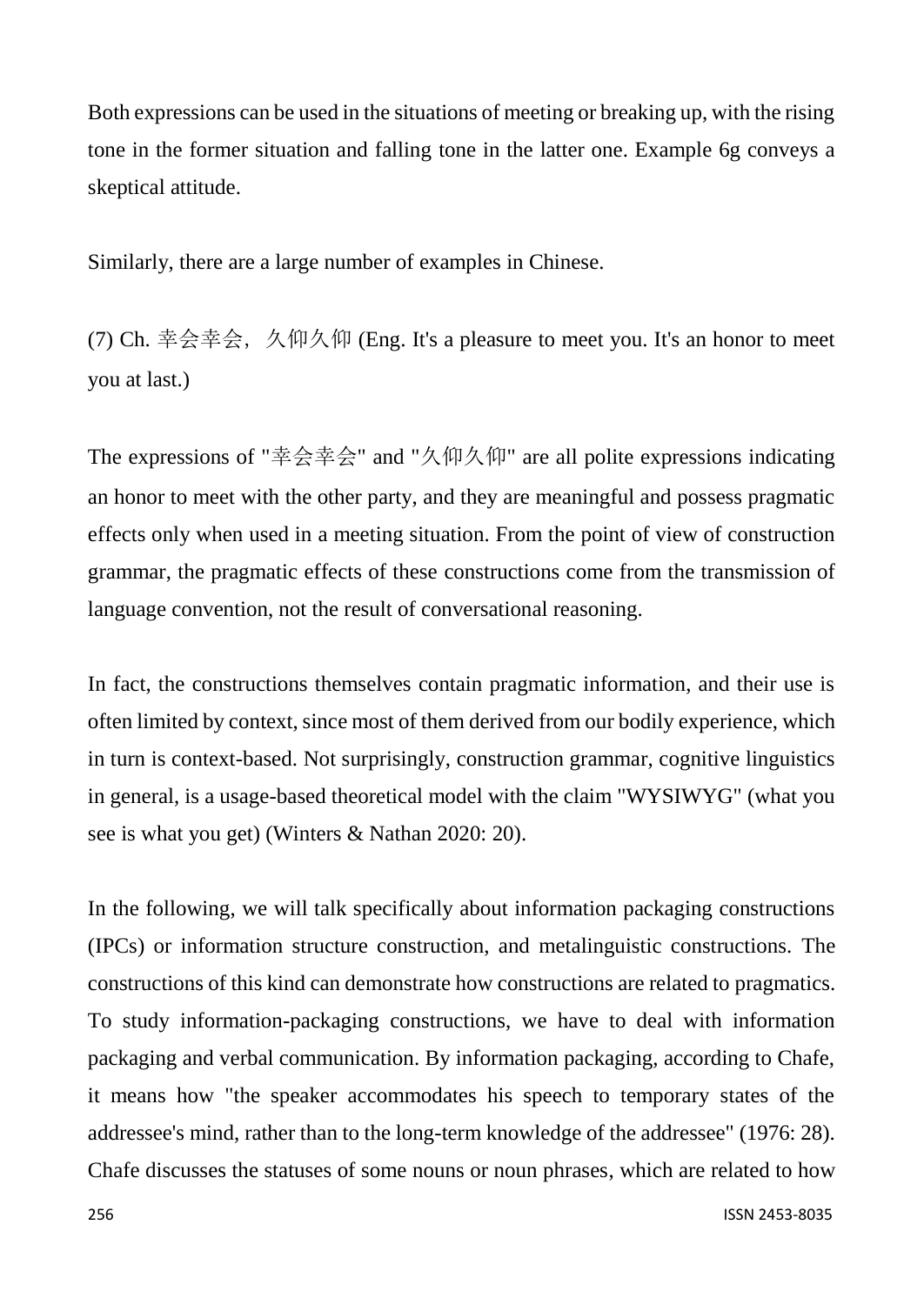information or content of the utterance is packaged by the speaker and send to the hearer:

*"I have been using the term packaging to refer to the kind of phenomena at issue here, with the idea that they have to do primarily with how the message is sent and only secondarily with message itself, just as the packaging of toothpaste can affect sales in partial independence of the quality of the toothpaste inside"* (ibid., 28)*.*

Obviously, packaging is closely related to verbal communication, which involves the sending and receiving of information. In communication theory, this process is stated in a very simple model: S (message source) to N (noise or interference) to R (receiver). This model is called the conduit model. For human communicators the process of communication is regarded as a more complex set of interactions, negotiated across a wide spectrum of linguistic, cognitive, cultural, and situational contexts. It usually needs to conform to the "5W Communication Mode", i.e., who, say what, through which channel, to whom and with what effect is produced. In the mid- $20<sup>th</sup>$  century, the American mathematician C.E. Shannon created the Information Theory, which was later applied to many fields in the natural and social sciences. If we evaluate verbal communication activities from the point of view of information theory, we do not judge whether the speaker's speech is grammatical or not, but whether the speaker conveys a large or small amount of information, whether it is useful (effective) or useless (ineffective) information, whether it is primary or secondary information, whether it is necessary or redundant information, and whether it is new or old information, etc. In general, successful verbal communication depends to a large extent on the ability of the listeners to combine new information with old information. This is often the case with information packaging constructions or information structure constructions, which organize and arrange meaning, combining new information/meaning with old information/meaning, rather than just conveying meaning. In a given context, a speaker chooses a particular information construction based on his or her own assumptions, such as what is known to the listener, what the listener might deduce, what information is new to the listener, and so on. Thus, when discussing information packaging

257 ISSN 2453-8035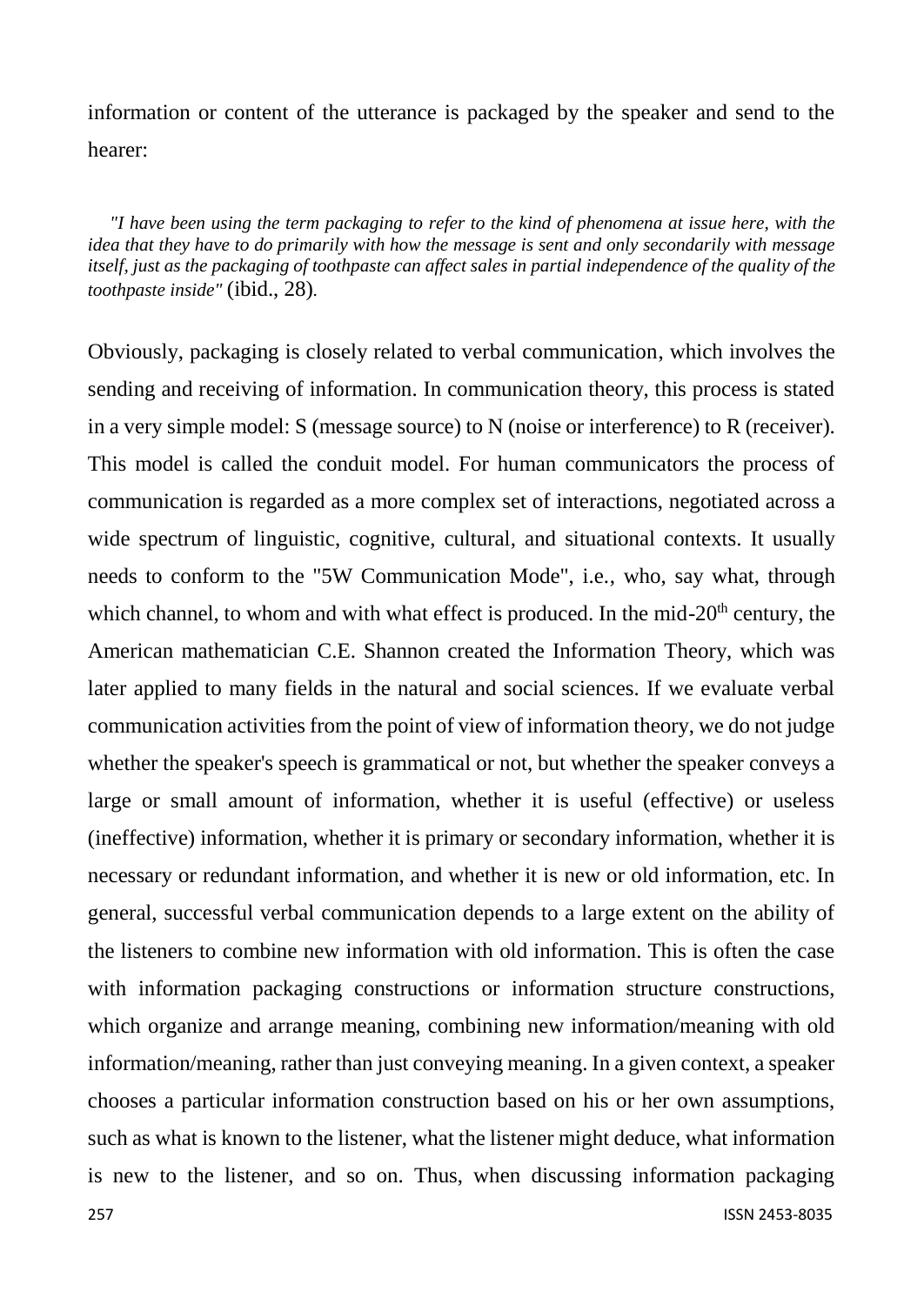constructions, we have to think about these assumptions, i.e., we have to take these pragmatic issues into consideration.

Information packaging constructions are closely related to information structure, which is defined by Lambrecht as "that component of sentence grammar in which propositions as conceptual representations of states of affairs are paired with lexicogrammatical structures in accordance with the mental states of interlocutors who use and interpret these structures as units of information in given discourse contexts" (1994: 5).

Based on this definition, we can try to construct the characteristics of the information packaging constructions: information-packaging constructions are the sentence-level constructions that the speaker uses to express complex meanings when recognizing the current knowledge of the listener. They are used to serve "the function of organizing and arranging meanings, relating new meanings to old meanings, rather than conveying meanings themselves" (Hilpert 2014: 102). Lambrecht (1994: 51) argues that propositions, i.e., complex meanings, typically link information known to the listener with information unknown to him or her. According to this, we can also consider that information in sentence-level constructions is partly old information and partly new information. For example,

(8) When did you stop beating your wife?

This example is an ambiguous sentence that philosophers usually employ to make people confused. If you were not smart enough, absolutely you would be cheated, because Example 8 has a pragmatic presupposition "You used to beat your wife". According to Lambrecht (1994), old information is actually pragmatic presuppositions which are propositions that are activated by the vocabulary or syntactic structure of a sentence or knowledge that the speaker assumes to be known or shared by the hearer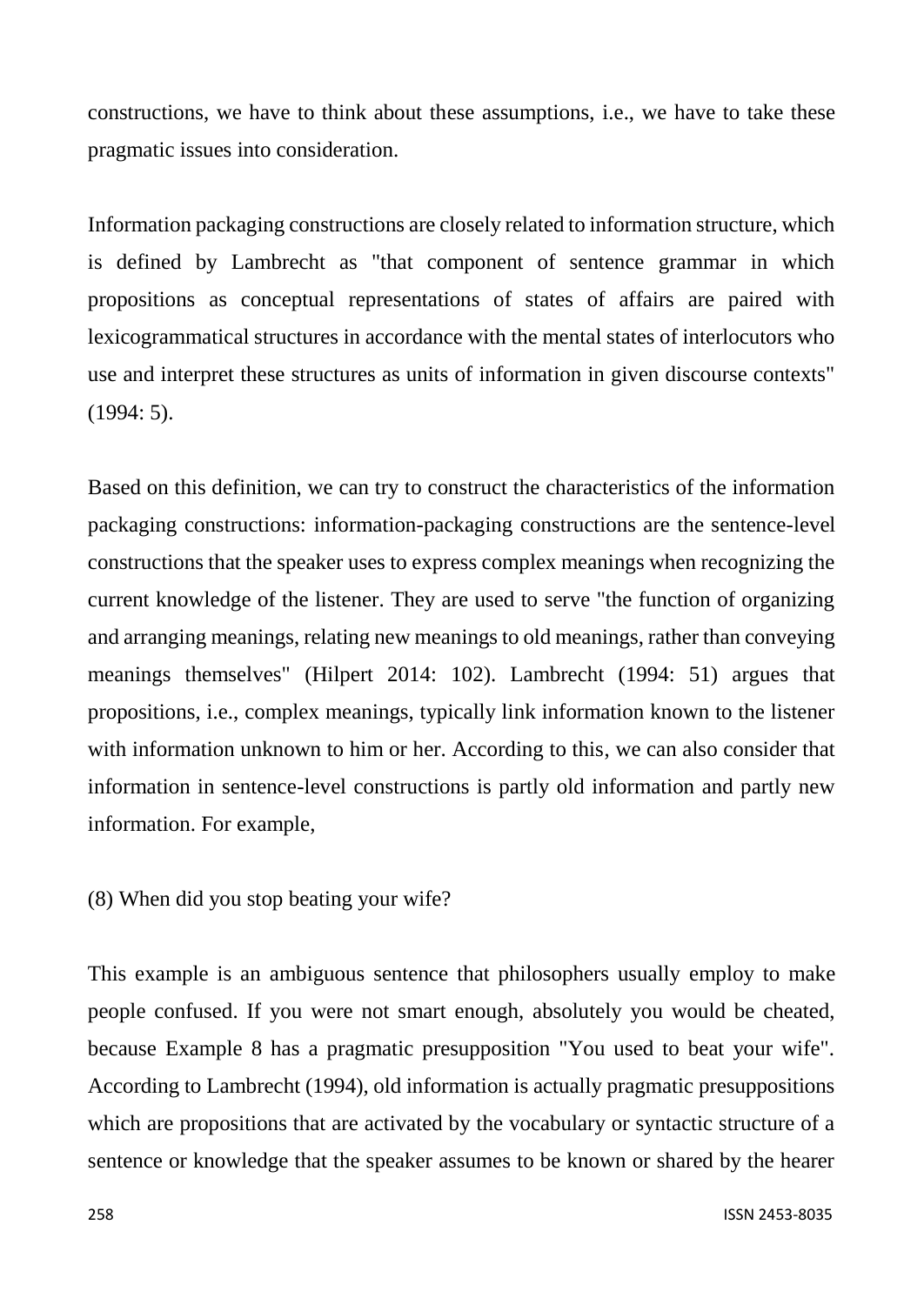or what is taken for granted by the speaker. New information is pragmatic assertion: a proposition expressed in a sentence, something that the speaker expects the hearer to know, or takes for granted when the hearer hears the words. Linking known information with pragmatic presuppositions and new information with linguistic assertions is exactly the kind of analysis that combines construction grammar and pragmatics, and thus we can also reveal the pragmatic features of constructions.

Let's analyze the metalinguistic constructions in language. Metalinguistic constructions are those constructions about the discussion of language itself, such as hedging constructions, whose main pragmatic function is to make things or meanings vague or ambiguous, or to moderate the tone of speech. For example,

(9) Loosely speaking, metaphor is more fundamental than metonymy.

Although some cognitive linguists believe that metonymy is more fundamental than metaphor, still other cognitive linguists believe that metaphor is more fundamental than metonymy. The use of the hedging constructions "loosely speaking" in Example 9 significantly moderates the tone of speech and makes the idea more acceptable to the readers.

Some hedging constructions can also change the constituent structure of a category. Let us take the category "bird" as an example. If we use the hedging constructions "par excellence", we get the following sentences (Lakoff 1973; 1987):

(10) a. A robin is a bird par excellence.

- b. \*A chicken is a bird par excellence.
- c. \*A penguin is a bird par excellence.
- d. \*A bat is a bird par excellence.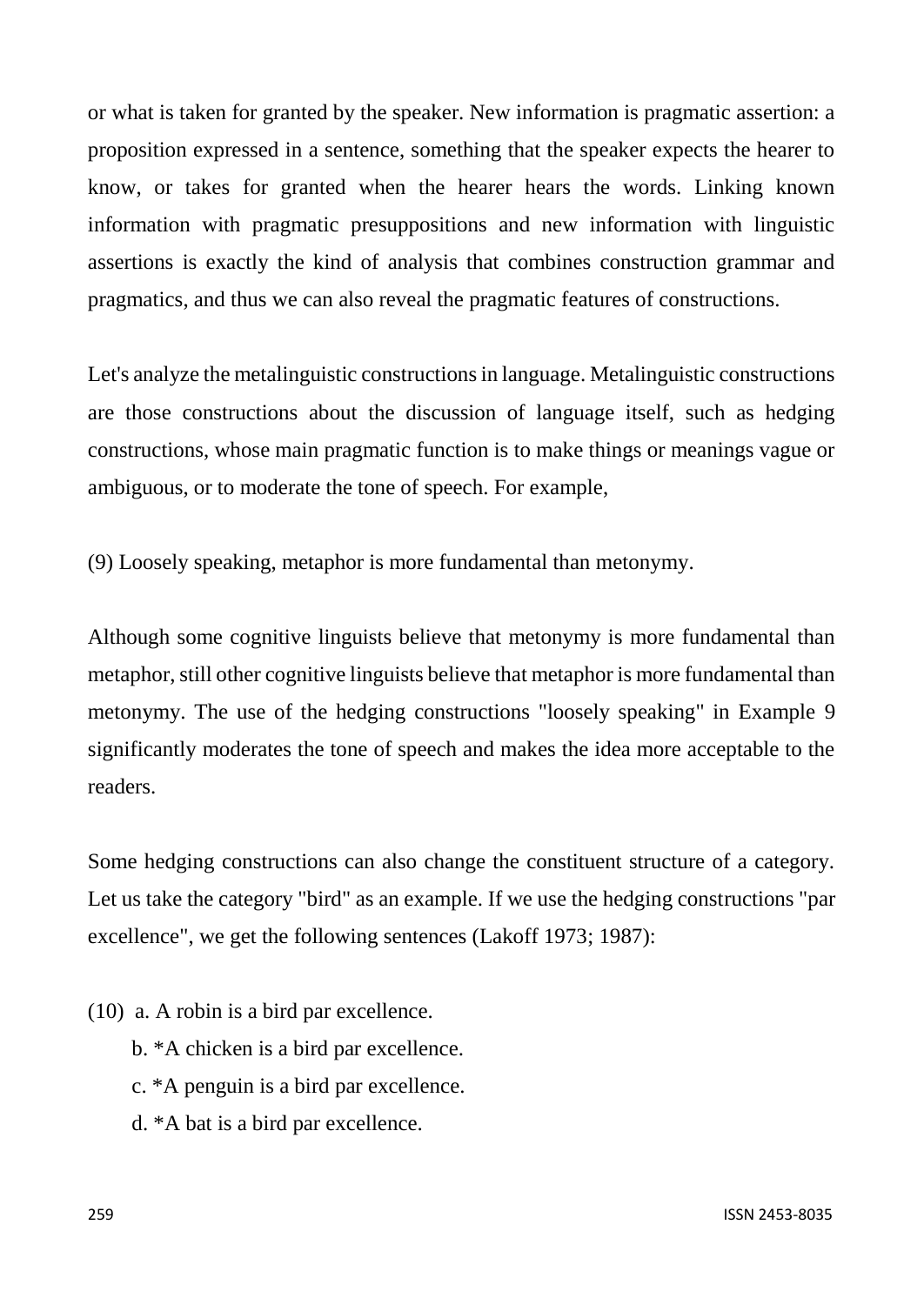The purpose of "par excellence" is to pick out the typical members of the category of "bird". Since robin is a typical member of the bird category, and chicken, penguin and bat are atypical, only Example 10a is acceptable, while Examples 10b-d are not. If we use the hedging constructions "loosely speaking" to comment on the above sentences, we get the following:

- (11) a. \*Loosely speaking, a robin is a bird.
	- b. Loosely speaking, a chicken is a bird.
	- c. Loosely speaking, a penguin is a bird.
	- d. Loosely speaking, a bat is a bird.

"Loosely speaking", in contrast to "par excellence", excludes the typical members of the category of "bird", but includes the atypical members of the category of "bird". Therefore, Example 11a is unacceptable, while Examples 11b-d are acceptable. From the above analysis, we can at least conclude that the hedging constructions have special pragmatic effects, which can change the truth-value of a proposition.

#### **4. Construction pragmatics**

Construction pragmatics is a new interdisciplinary study of the combination of construction grammar and pragmatics, which focuses on examining the pragmatic issue of constructions from the perspective of pragmatics. One of the keys to the study of pragmatics is to consider the important factor of context. Whether it is a cultural context, a situational context, or a linguistic or contextual context, it can be a limiting condition for language use and comprehension. The American anthropologist Hall (1976) also divides context into high and low contexts, arguing that meaning making and comprehension vary significantly across contexts. For example, the American culture is often considered as a "low-context culture", where the meanings that people express in communication are often literal and have little to do with the context. For example, when Americans say "Great job", they mean it literally, and their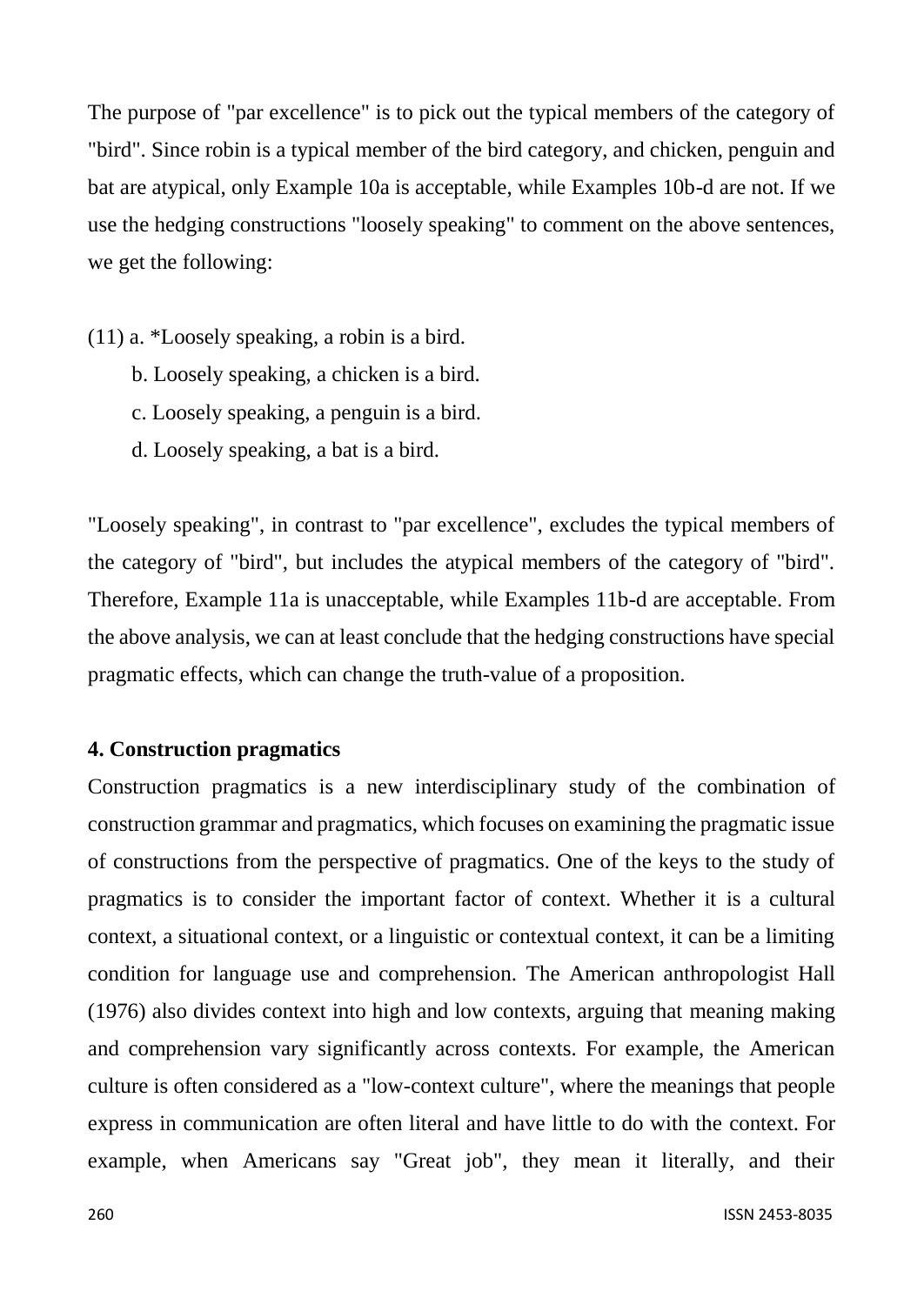understanding is not dependent on the context. In contrast, in a "high-context culture", the same linguistic expressions can have different meanings depending on the context. For example, in Italian, "Great job" is likely to be a bit sarcastic, because Italians do not like to give or receive such comments in public and are immediately suspicious if someone says in this way.

The context is such a great limitation and constraint on language use. By the same token, the production, use, and understanding of constructions are also constrained and influenced by the context. It is based on this understanding that we propose the idea of a new discipline of Construction Pragmatics, in order to provide a new perspective on the study of Construction Grammar and to further enrich and improve the theory of Construction Grammar. Of course, it is not an easy task to establish a new discipline, and some basic questions must be addressed and answered, such as the nature of the discipline, basic theories, guiding principles, main perspectives, research methods and scope of research, the pragmatic conditions for the formation, change and variation of constructions, the relationship between constructionalization and pragmaticalization, the pragmatic characteristics of constructions, the contextual constraints on the use and comprehension of constructions, the relationship between the constructional meaning and pragmatic meaning. The following is a brief explanation of the "assertive construction" in Chinese.

Assertive constructions are constructions that determine what the subject is or is not. The subject and the predicate are both nouns or noun phrases. For assertive constructions in Contemporary Chinese, a copula "是" (shi, to be) or "不是" (bu shi, not to be) is added between the subject and the predicate (Lv 1990: 59), while for ancient Chinese, the copula "是" came into use until around the Eastern Han Dynasty. As in the line "问今是何世" (wen jin shi he shi) in "The Travel of the Peach Blossom Garden" by Tao Yuanming, which means "to ask what dynasty is now". In ancient Chinese, there are other ways of expressing the assertive construction, such as using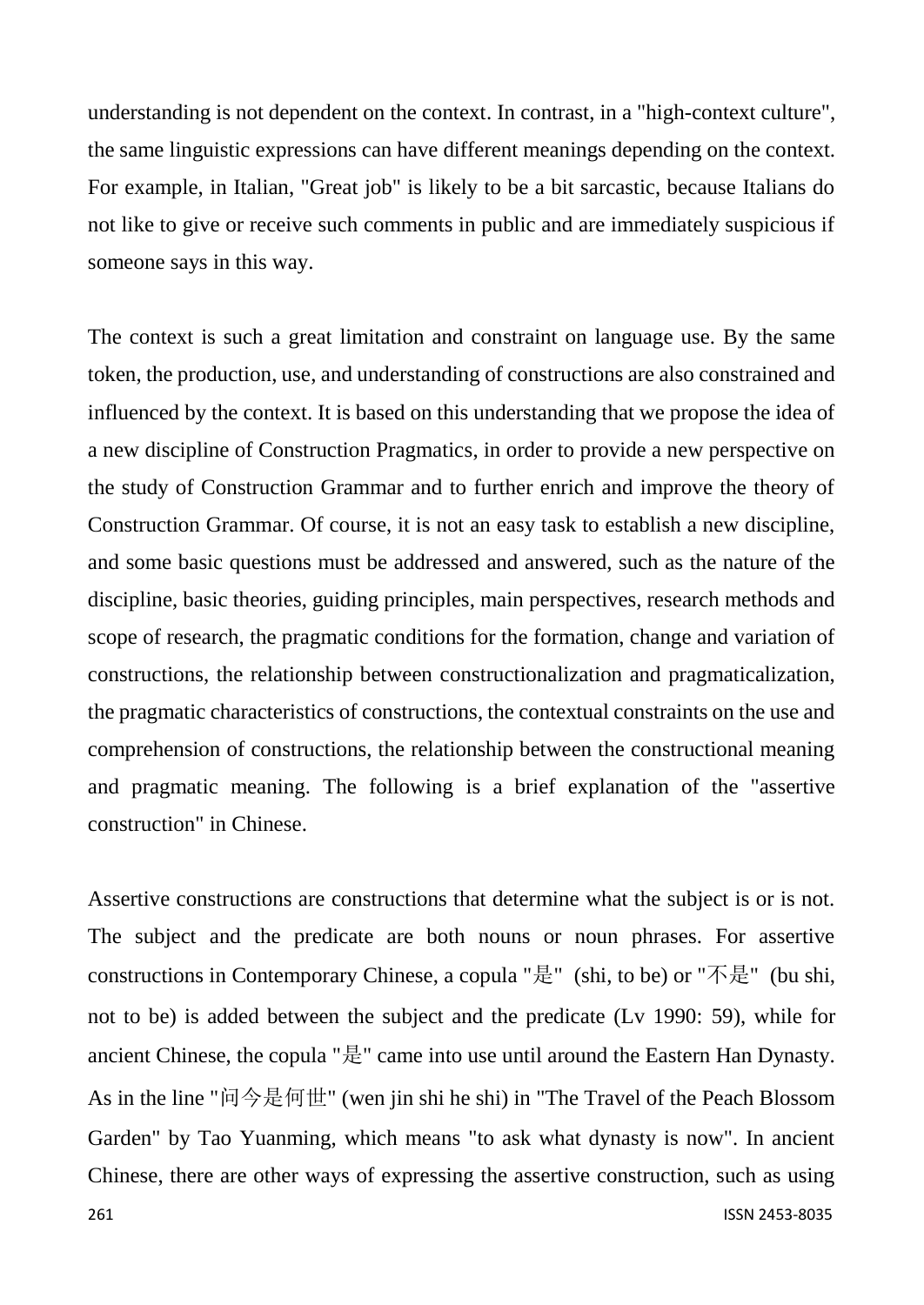" 者 (zhe)", "也 (ye)", the verb "  $\frac{1}{2}$  (wei)", the adverbs " 即 (ji)、 乃 (nai)、 则 (ze)", the indicative pronouns "此 (ci)、是 (shi)", the auxiliary words "维 (wei)、 惟 (wei)", the negative adverbs "非 (fei)、匪 (fei)", nouns or noun phrases, and so on and so forth. For example,

(12) a. 陈胜者,阳城人也。(《史记》)

Chen Sheng zhe, Yangcheng ren ye.

Chen Sheng, Yangcheng person

"Chen Sheng, the local person of Yangcheng." (*Records of the Grand Historian of China*)

b. 知之为知之, 不知为不知, 是知也。(《论语》)

zhi zhi wei zhi zhi, bu zhi wei bu zhi, shi zhi ye.

To know is to know, not know is not know, this is wisdom

"You must not pretend to know when you do not know, and pretend not to know when you know, which is wisdom." (*The Analects of Confucius*)

c. 吾乃梁人也。(《战国策》)

wu nai liang ren ye.

I am Liang person

"I am from Liang dynasty." (*Strategies of the Warring States*)

```
d. 滔滔者,天下皆是也。(《论语》)
```
tao tao zhe, tian xia jie shi ye.

Surging floods are everywhere

"There is growing unrest and bad social climate." (*The Analects of Confucius*)

```
e. 明德惟馨。(《左传》)
```
ming de wei xin.

Bright virtue only sweet smelling

"It's virtue that matters most." (*The Chronicle of Zuo*)

f. 子非鱼,安知鱼之乐?(《庄子》)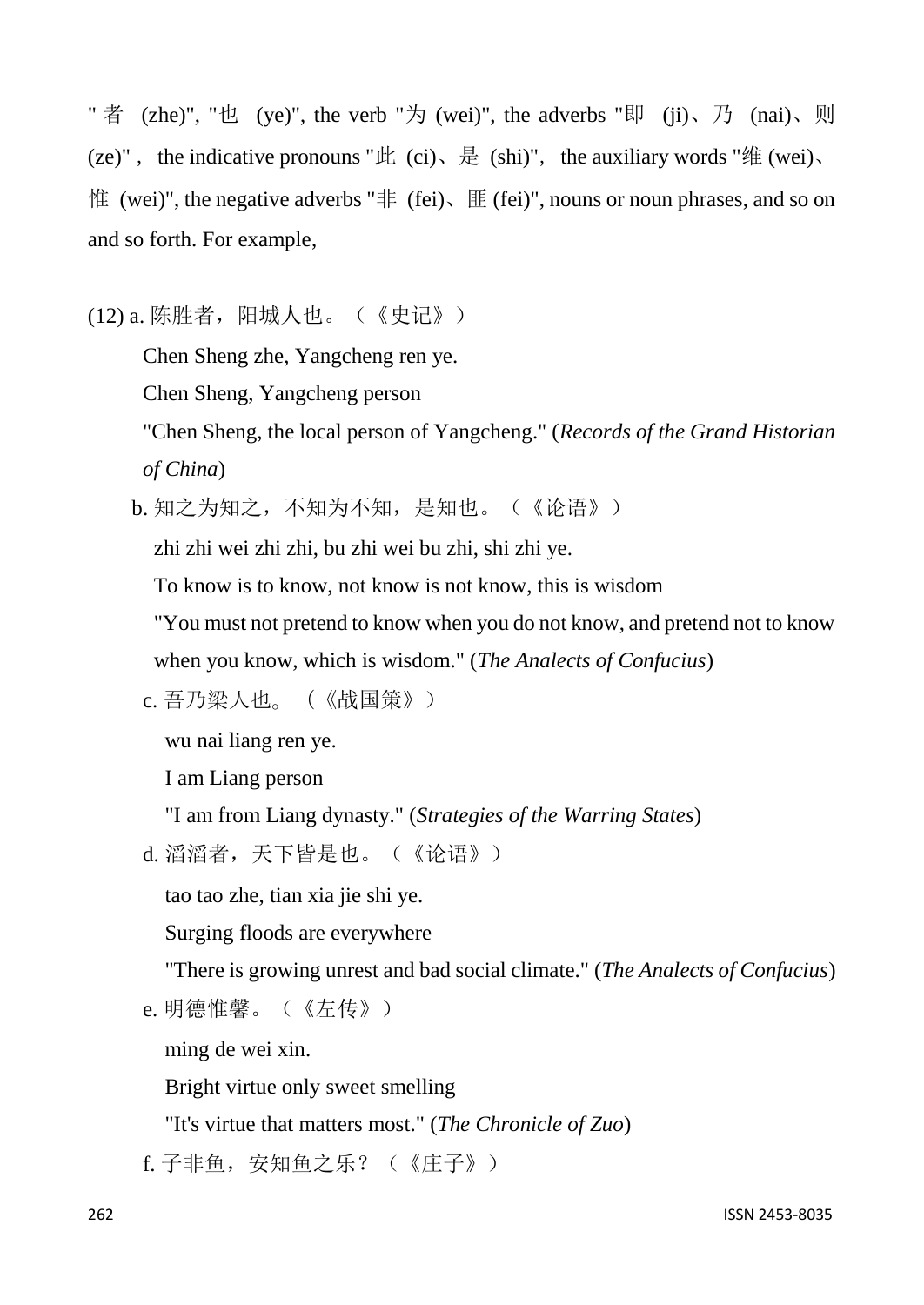zi fei yu, an zhi yu zhi le? You are not fish, how do you know the enjoyment of fish? "Don't always judge others in your own light." (*Chuang Tzu*)

With respect to these linguistic assertive constructions, it seems that we can ponder such a question: are their constructional meanings the same as their pragmatic meanings? How did they come into being? Can they all be used in the same context, or differ in contexts of use? Is its understanding context-dependent (high context)? Do the assertive constructions differ for different languages? Do they differ in the context in which they are used? And so on. All these questions appear to be difficult to solve without consideration of the context and other pragmatic factors. It follows that the pragmatic issue of constructions is worth being examined, and that the discipline of construction pragmatics can be established.

## **5. Conclusions**

In this paper, the relationships between construction and construction grammar and between construction and pragmatics have been discussed. Constructions are the basic units of language, and grammatical constructions can be used to express the basic meanings of human life. Pragmatic information is combined in grammatical constructions, so that construction grammar and pragmatics can be integrated and studied. Construction grammar is a theory of linguistic knowledge, and pragmatics is the study of linguistic meaning in context. Construction pragmatics proposed in the paper is the integration of construction grammar and pragmatics aimed to study the pragmatic issues of construction so as to compensate for the deficiencies in the study of construction grammar and also to enrich the study of pragmatics. Admittedly, this new discipline has just started and is in need of further exploration.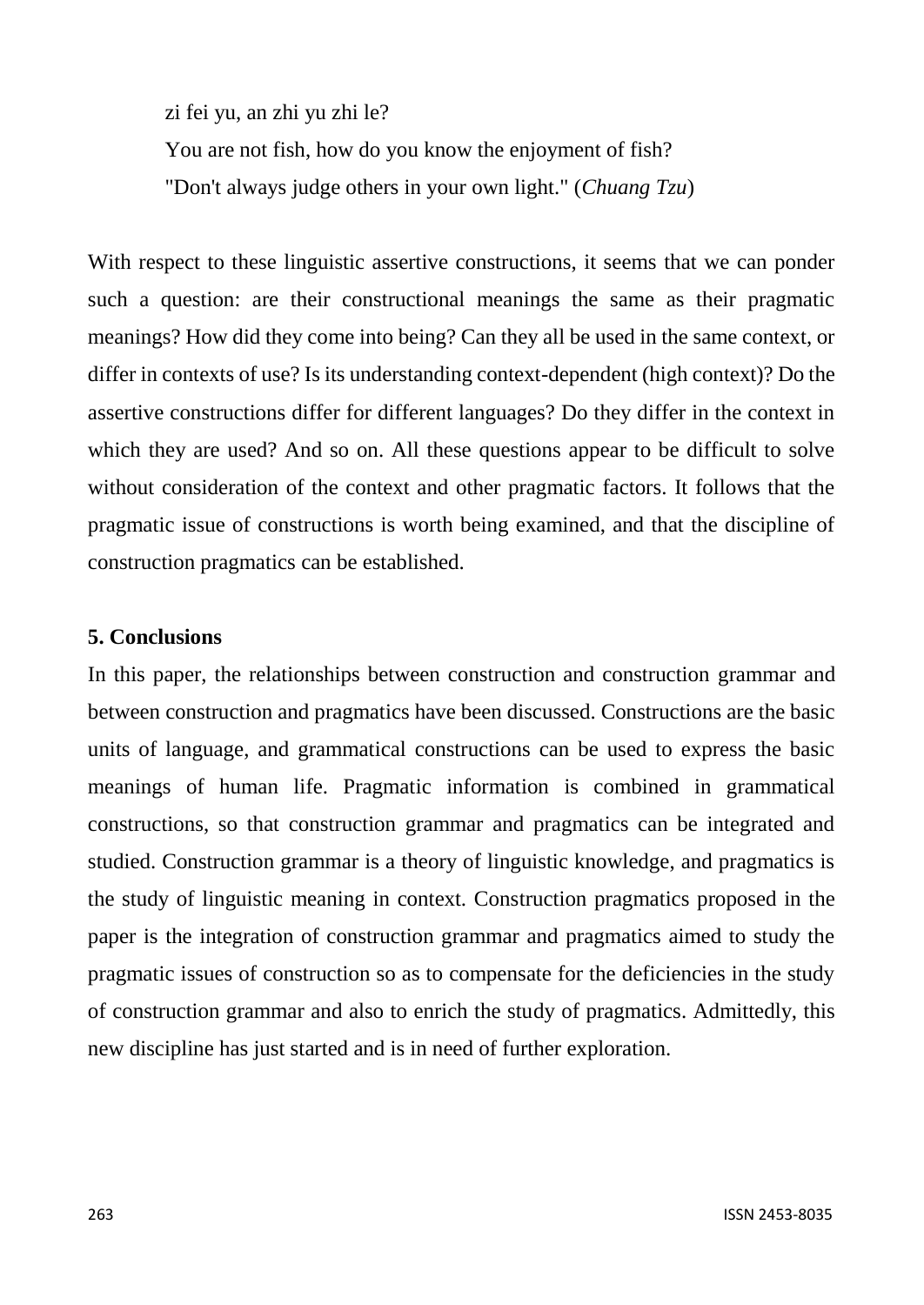#### **References**

Aarts, B., Chalker, S. & Weiner, E. (2014). *The Oxford dictionary of English grammar.* 2<sup>nd</sup> ed. Oxford: Oxford University Press.

Bergen, B.K. & Chang, N. (2005). Embodied construction grammar in simulationbased language understanding. In *Construction grammars: Cognitive grounding and theoretical extensions*. Östman, J.-O. & Fried, M. (eds.). Amsterdam – Philadelphia: John Benjamins, p. 147-190.

Bloomfield, L. (1933). *Language.* New York: Holt, Rinehart & Winston.

Chafe, W. (1976). Givenness, contrastiveness, definiteness, subjects, topics and point of view. In *Subject and topic*. Li, C.N. (ed.). New York: Academic Press, p. 25-55.

Croft, W. (2001). *Radical construction grammar: Syntactic theory in typological perspective.* Oxford: Oxford University Press.

Hall, E. (1876). *Beyond culture*. New York: Doubleday.

Fillmore, C.J., Kay, P. & O'Connor, M.C. (1988). Regularity and idiomaticity in grammatical constructions: The case of 'let alone'. In *Language*, 64 (3), p. 501-538.

Goldberg, A.E. (1995). *Constructions: A construction grammar approach to argument structure*. Chicago: The University of Chicago Press.

Hilpert, M. (2014). *Construction grammar and its application to English*. Edinburgh: Edinburgh University Press.

Lakoff, G. (1973). Hedges: A study in meaning criteria and the logic of fuzzy concepts. In *Journal of philosophical logic*, 2 (4), p. 458-508.

Lakoff, G. (1987). *Women, fire, and dangerous things*. Chicago: The University of Chicago Press.

Lambrecht, K. (1994). *Information structure and sentence form*. Cambridge: Cambridge University Press.

Langacker, R.W. (1987). *Foundations of cognitive grammar: Theoretical prerequisites.* Stanford: Stanford University Press.

Liu, X. (2019). *Strategies of warring states*. Nanjing: Nanjing University Press.

Lv, S-X. (1990). *Collection of Lv Shuxiang.* Beijing: The Commercial Press. Vol. 1.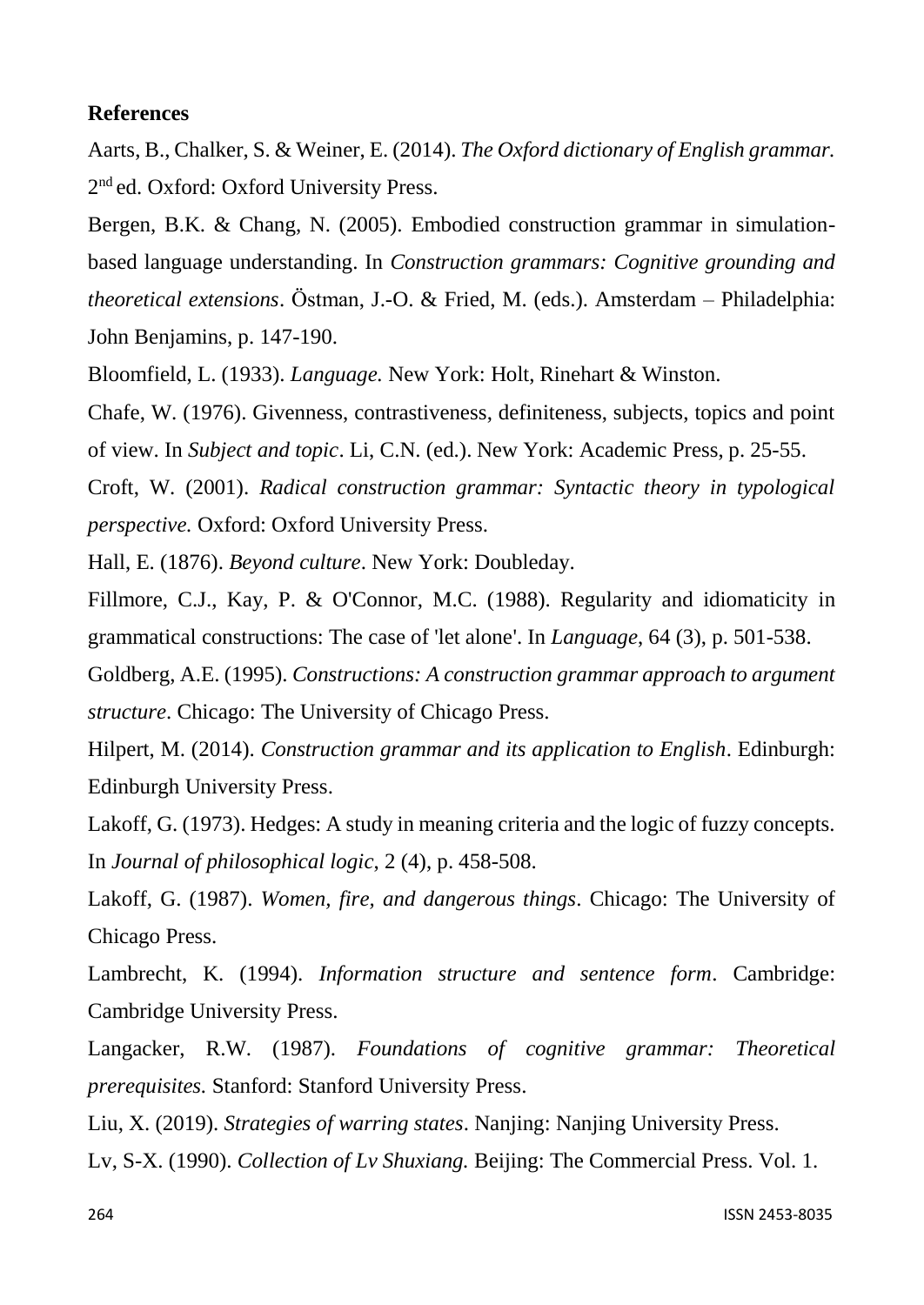Michaelis, L.A. (2010). Sign-based construction grammar. In *The Oxford handbook of linguistic analysis.* Heine, B. & Narrog, H. (eds.). Oxford: Oxford University Press, p. 155-176.

Sima, Q. & Watson, B. (1993). *Records of the Grand Historian of China.* New York: Columbia University Press.

Steels, L. & Beule, J. de. (2006). A (very) brief introduction to fluid construction grammar. In *Proceedings of the third workshop on scalable natural language understanding*. New York: Association for Computational Linguistics, p. 73-80.

*The analects of Confucius*. (2007). Watson, B. (trans.). New York: Columbia University Press.

Trask, R. L. (1997). *A student's dictionary of language and linguistics*. London: Arnold. Watson, B. (1996). *Chuang Tzu: Basic writings.* New York: Columbia University Press. Wen, X. (2014). *The cognitive foundations of language*. Beijing: The Science Press. Winters, M.E. & Nathan, G.S. (2020). *Cognitive linguistics for linguists*. Cham: Springer. Zuo, Q.M. (2013). *The chronicle of Zuo*. Milton Keynes: JiaHu Books.

## **Contact data**

|  | name:               | Xu Wen                                          |
|--|---------------------|-------------------------------------------------|
|  | academic title      | Dr. (Linguistics)                               |
|  | / rank:             | Professor                                       |
|  | department:         | College of International Studies                |
|  | <i>institution:</i> | Southwest University                            |
|  |                     | No 2, Tiansheng Road, Beibei, Chongqing         |
|  |                     | 400715, China                                   |
|  | e-mail:             | xuwen@swu.edu.cn                                |
|  | fields of           | Cognitive linguistics, pragmatics, semantics,   |
|  | <i>interest:</i>    | cultural linguistics, evolutionary linguistics, |
|  |                     | translation studies.                            |

## **Résumé**

265 ISSN 2453-8035 Construction grammar is a theory of linguistic knowledge as well as a branch of cognitive linguistics. It is one of the important components of cognitive linguistics, and a very hot topic of cognitive linguistics as well. Construction grammar was developed